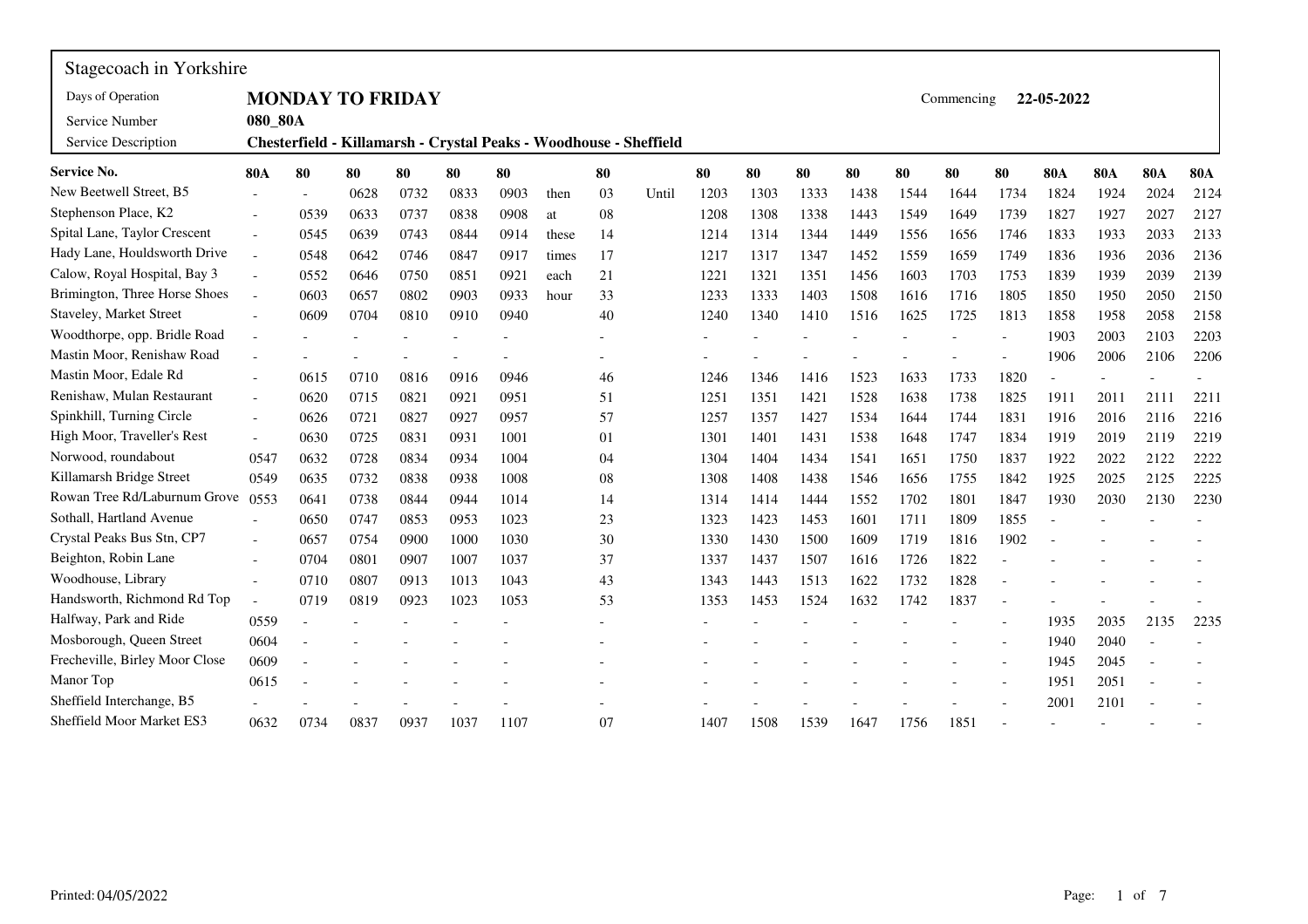| Stagecoach in Yorkshire<br>Days of Operation<br>Service Number | <b>MONDAY TO FRIDAY</b><br>080_80A                                | Commencing | 22-05-2022 |
|----------------------------------------------------------------|-------------------------------------------------------------------|------------|------------|
| Service Description                                            | Chesterfield - Killamarsh - Crystal Peaks - Woodhouse - Sheffield |            |            |
| Service No.                                                    | <b>80A</b>                                                        |            |            |
| New Beetwell Street, B5                                        | 2224                                                              |            |            |
| Stephenson Place, K2                                           | 2227                                                              |            |            |
| Spital Lane, Taylor Crescent                                   | 2233                                                              |            |            |
| Hady Lane, Houldsworth Drive                                   | 2236                                                              |            |            |
| Calow, Royal Hospital, Bay 3                                   | 2239                                                              |            |            |
| Brimington, Three Horse Shoes                                  | 2250                                                              |            |            |
| Staveley, Market Street                                        | 2258                                                              |            |            |
| Woodthorpe, opp. Bridle Road                                   | 2303                                                              |            |            |
| Mastin Moor, Renishaw Road                                     | 2306                                                              |            |            |
| Mastin Moor, Edale Rd                                          | $\overline{\phantom{a}}$                                          |            |            |
| Renishaw, Mulan Restaurant                                     | 2311                                                              |            |            |
| Spinkhill, Turning Circle                                      | 2316                                                              |            |            |
| High Moor, Traveller's Rest                                    | 2319                                                              |            |            |
| Norwood, roundabout                                            | 2322                                                              |            |            |
| Killamarsh Bridge Street                                       | 2325                                                              |            |            |
| Rowan Tree Rd/Laburnum Grove                                   | 2330                                                              |            |            |
| Sothall, Hartland Avenue                                       |                                                                   |            |            |
| Crystal Peaks Bus Stn, CP7                                     |                                                                   |            |            |
| Beighton, Robin Lane                                           |                                                                   |            |            |
| Woodhouse, Library                                             |                                                                   |            |            |
| Handsworth, Richmond Rd Top                                    |                                                                   |            |            |
| Halfway, Park and Ride                                         | 2335                                                              |            |            |
| Mosborough, Queen Street                                       |                                                                   |            |            |
| Frecheville, Birley Moor Close                                 |                                                                   |            |            |
| Manor Top                                                      |                                                                   |            |            |
| Sheffield Interchange, B5                                      |                                                                   |            |            |
| Sheffield Moor Market ES3                                      |                                                                   |            |            |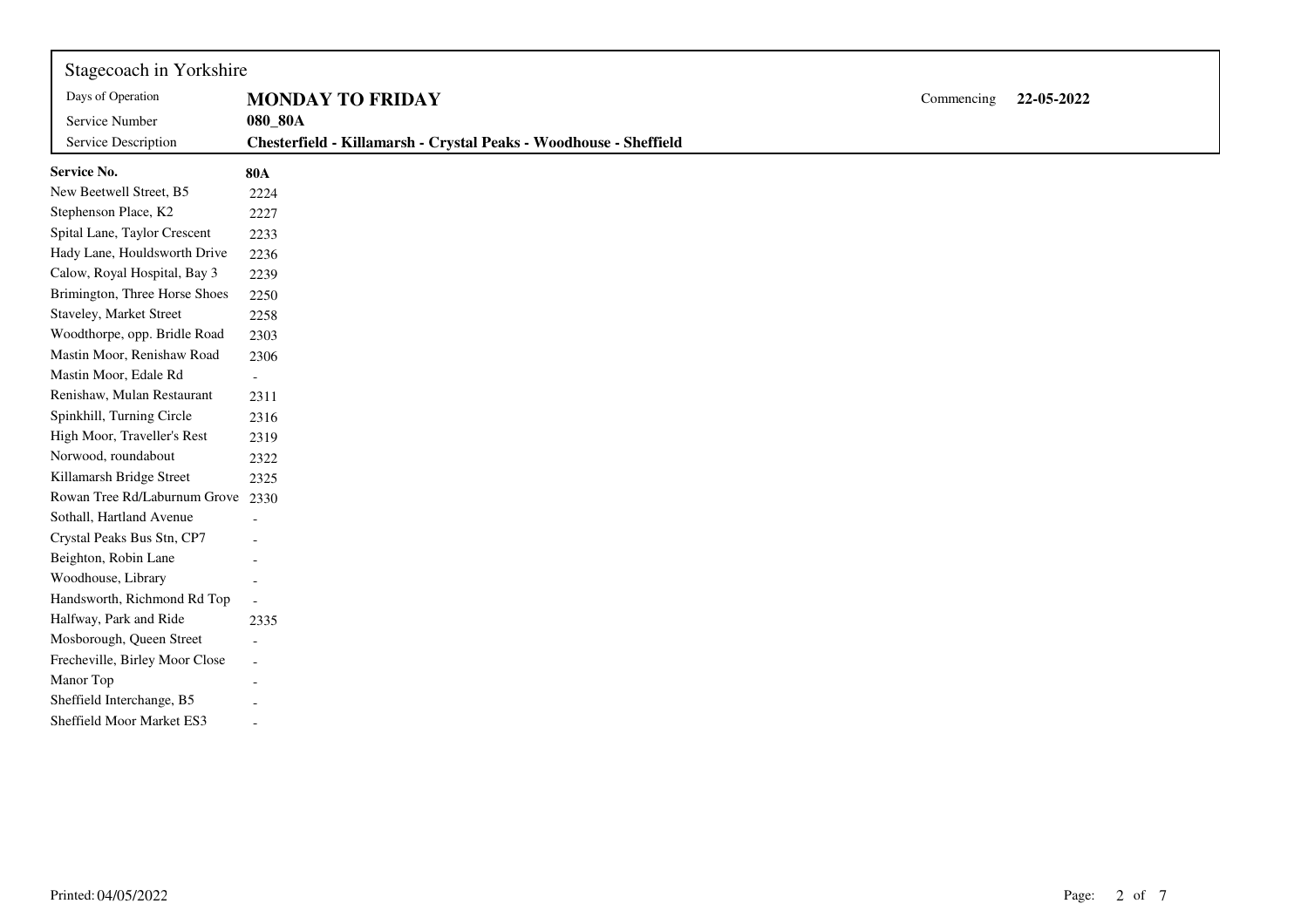| Stagecoach in Yorkshire           |         |      |            |                                                                   |      |      |      |      |      |      |      |      |      |      |            |      |                          |            |            |              |
|-----------------------------------|---------|------|------------|-------------------------------------------------------------------|------|------|------|------|------|------|------|------|------|------|------------|------|--------------------------|------------|------------|--------------|
| Days of Operation                 |         |      |            | <b>MONDAY TO FRIDAY</b>                                           |      |      |      |      |      |      |      |      |      |      | Commencing |      | 22-05-2022               |            |            |              |
| Service Number                    | 080_80A |      |            |                                                                   |      |      |      |      |      |      |      |      |      |      |            |      |                          |            |            |              |
| Service Description               |         |      |            | Chesterfield - Killamarsh - Crystal Peaks - Woodhouse - Sheffield |      |      |      |      |      |      |      |      |      |      |            |      |                          |            |            |              |
| <b>Service No.</b>                | 80      | 80   | <b>80A</b> | <b>80A</b>                                                        | 80   | 80   | 80   | 80   | 80   | 80   | 80   | 80   | 80   | 80   | 80         | 80   | 80                       | <b>80A</b> | <b>80A</b> | <b>80A</b>   |
| <b>Sheffield Moor Market ES3</b>  |         |      | Coll       | #Coll                                                             |      |      |      |      |      |      |      |      |      |      |            |      |                          |            |            |              |
| Sheffield Interchange, B5         |         |      | 0642       | 0650                                                              | 0744 | 0847 | 0947 | 1047 | 1117 | 1217 | 1317 | 1417 | 1517 | 1549 | 1659       | 1810 | 1900                     |            |            |              |
| Manor Top                         |         |      |            |                                                                   |      |      |      |      |      |      |      |      |      |      |            |      |                          | 1940       | 2040       | 2140         |
| Frecheville, Birley Hotel         |         |      | 0700       | 0708                                                              |      |      |      |      |      |      |      |      |      |      |            |      |                          | 1950       | 2050       | 2150         |
| Mosborough, Station Road          |         |      | 0705       | 0713                                                              |      |      |      |      |      |      |      |      |      |      |            |      |                          | 1955       | 2055       | 2155         |
| Halfway, Park and Ride            |         |      | 0711       | 0719                                                              |      |      |      |      |      |      |      |      |      |      |            |      |                          | 2001       | 2101       | 2201<br>2204 |
| Handsworth, Richmond Rd Top       |         |      | 0714       | 0722                                                              | 0757 | 0900 | 1000 | 1100 | 1130 | 1230 | 1330 | 1430 | 1530 | 1603 | 1714       | 1822 | 1912                     | 2004       | 2104       |              |
| Woodhouse, Cross Street           |         |      |            |                                                                   | 0806 | 0909 | 1009 | 1109 | 1139 | 1239 | 1339 | 1440 | 1540 | 1613 | 1724       | 1831 | 1921                     |            |            |              |
| Beighton, Queens Rd/Robin Ln      |         |      |            |                                                                   | 0812 | 0915 | 1015 | 1115 | 1145 | 1245 | 1345 | 1446 | 1546 | 1620 | 1731       | 1837 | 1927                     |            |            |              |
| Crystal Peaks Bus Stn, CP2        |         |      |            |                                                                   | 0819 | 0922 | 1022 | 1122 | 1152 | 1252 | 1352 | 1453 | 1553 | 1627 | 1738       | 1844 | 1934                     |            |            |              |
| Sothall, Hartland Avenue          |         |      |            |                                                                   | 0826 | 0928 | 1028 | 1128 | 1158 | 1258 | 1358 | 1459 | 1559 | 1633 | 1744       | 1849 | 1939                     |            |            |              |
| Rowan Tree Rd/Laburnum Grove      |         | 0628 | 0718       | 0726                                                              | 0834 | 0936 | 1036 | 1136 | 1206 | 1306 | 1406 | 1508 | 1608 | 1642 | 1752       | 1857 | 1947                     | 2009       | 2109       | 2209         |
| Killamarsh Bridge Street          |         |      |            |                                                                   |      |      |      |      |      |      |      |      |      |      |            |      | 1953                     |            |            |              |
| Killamarsh Sheff Road, Meadow G - |         | 0634 | 0725       | 0733                                                              | 0841 | 0943 | 1043 | 1143 | 1213 | 1313 | 1413 | 1515 | 1615 | 1649 | 1800       | 1904 | $\overline{a}$           | 2015       | 2115       | 2215         |
| Norwood, roundabout               |         | 0637 | 0728       | 0736                                                              | 0844 | 0946 | 1046 | 1146 | 1216 | 1316 | 1416 | 1518 | 1618 | 1652 | 1803       | 1907 | $\overline{\phantom{a}}$ | 2018       | 2118       | 2218         |
| High Moor, Traveller's Rest       |         | 0640 | 0731       | 0739                                                              | 0847 | 0949 | 1049 | 1149 | 1219 | 1319 | 1419 | 1521 | 1621 | 1655 | 1806       | 1910 | $\blacksquare$           | 2021       | 2121       | 2221         |
| Spinkhill, Turning Circle         |         | 0644 | 0736       | 0743                                                              | 0851 | 0953 | 1053 | 1153 | 1223 | 1323 | 1423 | 1525 | 1625 | 1659 | 1810       | 1913 | $\blacksquare$           | 2024       | 2124       | 2224         |
| Renishaw, Mulan Restaurant        |         | 0648 | 0741       | 0748                                                              | 0855 | 0957 | 1057 | 1157 | 1227 | 1327 | 1427 | 1529 | 1629 | 1703 | 1814       | 1916 | $\sim$                   | 2027       | 2127       | 2227         |
| Mastin Moor, Edale Rd             |         | 0653 | 0747       | 0754                                                              | 0901 | 1003 | 1103 | 1203 | 1233 | 1333 | 1433 | 1535 | 1635 | 1709 | 1819       | 1921 | $\overline{\phantom{a}}$ |            |            |              |
| Mastin Moor, Renishaw Road        |         |      |            |                                                                   |      |      |      |      |      |      |      |      |      |      |            |      |                          | 2031       | 2131       | 2231         |
| Woodthorpe, adj. Bridle Road      |         |      |            |                                                                   |      |      |      |      |      |      |      |      |      |      |            |      |                          | 2035       | 2135       | 2235         |
| Staveley, Market Street stop 3    |         | 0702 | 0802       | 0805                                                              | 0910 | 1012 | 1112 | 1212 | 1242 | 1342 | 1443 | 1545 | 1645 | 1719 | 1828       | 1929 | $\sim$                   | 2042       | 2142       | 2242         |
| Brimington, Hall Road             | 0625    | 0714 | 0814       | 0816                                                              | 0920 | 1020 | 1120 | 1220 | 1250 | 1350 | 1452 | 1554 | 1654 | 1728 | 1836       | 1937 | $\bar{a}$                | 2050       | 2150       | 2250         |
| Calow, Royal Hospital, Bay 2      | 0637    | 0726 | 0827       | 0829                                                              | 0932 | 1032 | 1132 | 1232 | 1302 | 1402 | 1505 | 1607 | 1707 | 1741 | 1848       | 1949 | $\sim$                   | 2102       | 2202       | 2302         |
| Hady Lane, Houldsworth Drive      | 0640    | 0729 | 0830       | 0832                                                              | 0935 | 1035 | 1135 | 1235 | 1305 | 1405 | 1508 | 1610 | 1710 | 1744 | 1851       | 1952 | $\blacksquare$           | 2105       | 2205       | 2305         |
| Spital Lane, Taylor Crescent      | 0643    | 0732 | 0834       | 0835                                                              | 0938 | 1038 | 1138 | 1238 | 1308 | 1408 | 1511 | 1613 | 1713 | 1747 | 1854       | 1955 |                          | 2108       | 2208       | 2308         |
| New Beetwell Street, B5           | 0650    | 0740 | 0845       | 0845                                                              | 0945 | 1045 | 1145 | 1245 | 1315 | 1415 | 1520 | 1623 | 1723 | 1756 | 1901       | 2001 |                          | 2114       | 2214       | 2314         |

Codes:

Coll College Days only #CollNON College days only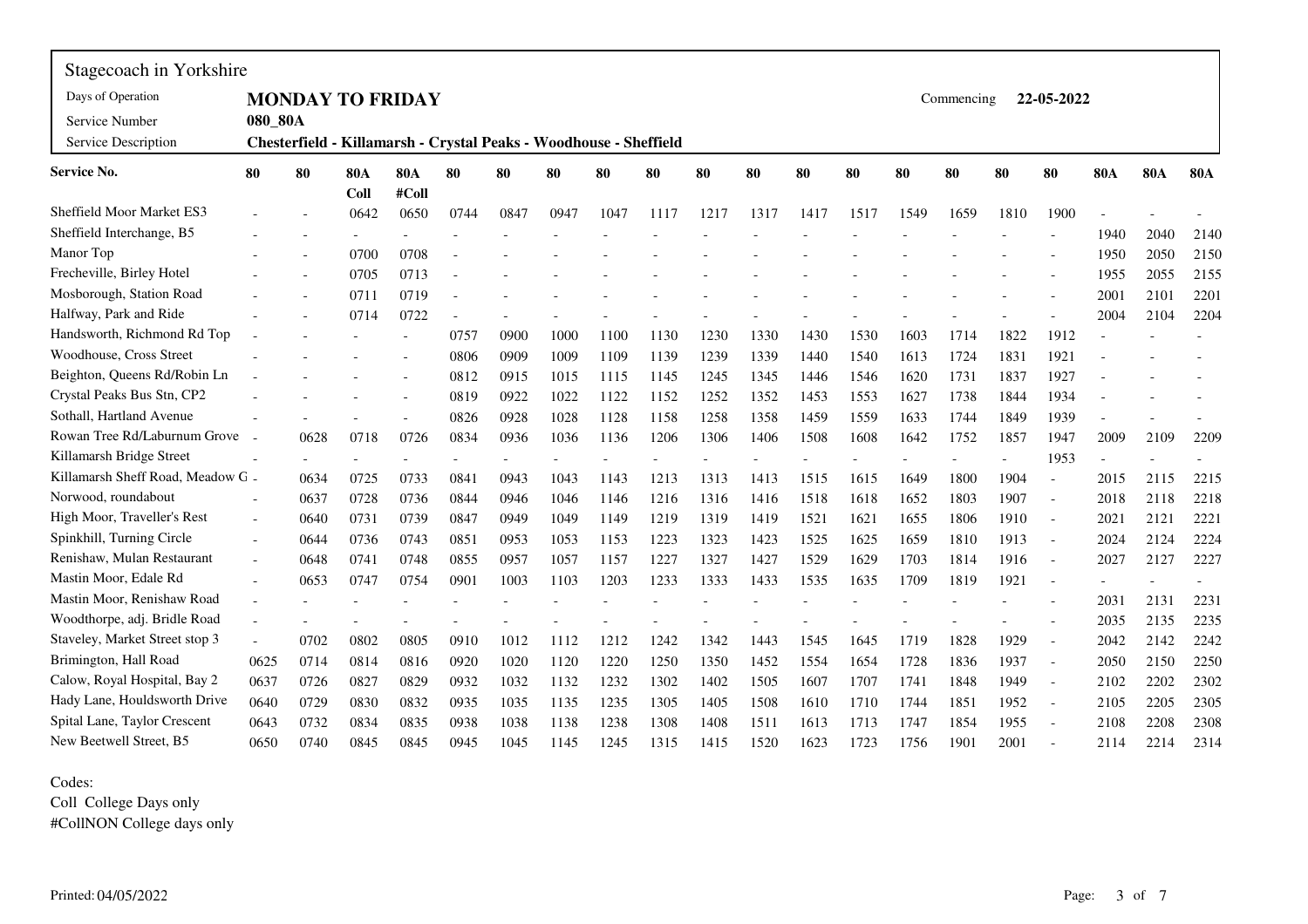| Stagecoach in Yorkshire        |                          |                  |      |      |      |      |       |    |                                                                   |      |      |                |                          |            |            |            |            |  |
|--------------------------------|--------------------------|------------------|------|------|------|------|-------|----|-------------------------------------------------------------------|------|------|----------------|--------------------------|------------|------------|------------|------------|--|
| Days of Operation              |                          | <b>SATURDAYS</b> |      |      |      |      |       |    |                                                                   |      |      |                |                          |            | Commencing |            | 22-05-2022 |  |
| Service Number                 | 080_80A                  |                  |      |      |      |      |       |    |                                                                   |      |      |                |                          |            |            |            |            |  |
| Service Description            |                          |                  |      |      |      |      |       |    | Chesterfield - Killamarsh - Crystal Peaks - Woodhouse - Sheffield |      |      |                |                          |            |            |            |            |  |
| <b>Service No.</b>             | <b>80A</b>               | 80               | 80   | 80   | 80   | 80   |       | 80 |                                                                   | 80   | 80   | 80             | <b>80A</b>               | <b>80A</b> | <b>80A</b> | <b>80A</b> | <b>80A</b> |  |
| New Beetwell Street, B5        |                          |                  | 0721 | 0814 | 0911 | 1008 | then  | 08 | Until                                                             | 1508 | 1608 | 1711           | 1824                     | 1924       | 2024       | 2124       | 2224       |  |
| Stephenson Place, K2           |                          | 0629             | 0726 | 0819 | 0916 | 1013 | at    | 13 |                                                                   | 1513 | 1613 | 1716           | 1827                     | 1927       | 2027       | 2127       | 2227       |  |
| Spital Lane, Taylor Crescent   |                          | 0634             | 0731 | 0824 | 0921 | 1019 | these | 19 |                                                                   | 1519 | 1619 | 1722           | 1833                     | 1933       | 2033       | 2133       | 2233       |  |
| Hady Lane, Houldsworth Drive   |                          | 0637             | 0734 | 0827 | 0924 | 1022 | times | 22 |                                                                   | 1522 | 1622 | 1725           | 1836                     | 1936       | 2036       | 2136       | 2236       |  |
| Calow, Royal Hospital, Bay 3   |                          | 0640             | 0737 | 0830 | 0927 | 1026 | each  | 26 |                                                                   | 1526 | 1626 | 1729           | 1839                     | 1939       | 2039       | 2139       | 2239       |  |
| Brimington, Three Horse Shoes  | $\overline{\phantom{a}}$ | 0651             | 0748 | 0841 | 0938 | 1038 | hour  | 38 |                                                                   | 1538 | 1638 | 1741           | 1850                     | 1950       | 2050       | 2150       | 2250       |  |
| Staveley, Market Street        |                          | 0658             | 0755 | 0848 | 0945 | 1045 |       | 45 |                                                                   | 1545 | 1645 | 1748           | 1858                     | 1958       | 2058       | 2158       | 2258       |  |
| Woodthorpe, opp. Bridle Road   |                          |                  |      |      |      |      |       |    |                                                                   |      |      | $\overline{a}$ | 1903                     | 2003       | 2103       | 2203       | 2303       |  |
| Mastin Moor, Renishaw Road     |                          |                  |      |      |      |      |       |    |                                                                   |      |      |                | 1906                     | 2006       | 2106       | 2206       | 2306       |  |
| Mastin Moor, Edale Rd          |                          | 0704             | 0801 | 0854 | 0951 | 1051 |       | 51 |                                                                   | 1551 | 1651 | 1754           | $\overline{\phantom{a}}$ |            |            |            |            |  |
| Renishaw, Mulan Restaurant     |                          | 0709             | 0806 | 0859 | 0956 | 1056 |       | 56 |                                                                   | 1556 | 1656 | 1759           | 1911                     | 2011       | 2111       | 2211       | 2311       |  |
| Spinkhill, Turning Circle      |                          | 0714             | 0811 | 0904 | 1002 | 1102 |       | 02 |                                                                   | 1602 | 1702 | 1804           | 1916                     | 2016       | 2116       | 2216       | 2316       |  |
| High Moor, Traveller's Rest    | $\overline{\phantom{a}}$ | 0717             | 0814 | 0907 | 1006 | 1106 |       | 06 |                                                                   | 1606 | 1706 | 1807           | 1919                     | 2019       | 2119       | 2219       | 2319       |  |
| Norwood, roundabout            | 0635                     | 0720             | 0817 | 0910 | 1009 | 1109 |       | 09 |                                                                   | 1609 | 1709 | 1810           | 1922                     | 2022       | 2122       | 2222       | 2322       |  |
| Killamarsh Bridge Street       | 0638                     | 0724             | 0821 | 0914 | 1013 | 1113 |       | 13 |                                                                   | 1613 | 1713 | 1813           | 1925                     | 2025       | 2125       | 2225       | 2325       |  |
| Rowan Tree Rd/Laburnum Grove   | 0643                     | 0729             | 0826 | 0919 | 1019 | 1119 |       | 19 |                                                                   | 1619 | 1719 | 1818           | 1930                     | 2030       | 2130       | 2230       | 2330       |  |
| Sothall, Hartland Avenue       |                          | 0737             | 0834 | 0928 | 1028 | 1128 |       | 28 |                                                                   | 1628 | 1728 | 1826           |                          |            |            |            |            |  |
| Crystal Peaks Bus Stn, CP7     |                          | 0744             | 0841 | 0935 | 1035 | 1135 |       | 35 |                                                                   | 1635 | 1735 | 1832           |                          |            |            |            |            |  |
| Beighton, Robin Lane           |                          | 0750             | 0847 | 0942 | 1042 | 1142 |       | 42 |                                                                   | 1642 | 1742 | 1838           |                          |            |            |            |            |  |
| Woodhouse, Library             |                          | 0756             | 0853 | 0948 | 1048 | 1148 |       | 48 |                                                                   | 1648 | 1748 | 1843           | $\overline{a}$           |            |            |            |            |  |
| Handsworth, Richmond Rd Top    |                          | 0805             | 0902 | 0958 | 1058 | 1158 |       | 58 |                                                                   | 1658 | 1757 | 1852           |                          |            |            |            |            |  |
| Halfway, Park and Ride         | 0649                     | $\blacksquare$   |      |      |      |      |       |    |                                                                   |      |      | $\overline{a}$ | 1935                     | 2035       | 2135       | 2235       | 2335       |  |
| Mosborough, Queen Street       | 0654                     |                  |      |      |      |      |       |    |                                                                   |      |      |                | 1940                     | 2040       |            |            |            |  |
| Frecheville, Birley Moor Close | 0659                     |                  |      |      |      |      |       |    |                                                                   |      |      |                | 1945                     | 2045       |            |            |            |  |
| Manor Top                      | 0705                     |                  |      |      |      |      |       |    |                                                                   |      |      |                | 1951                     | 2051       |            |            |            |  |
| Sheffield Interchange, B5      |                          |                  |      |      |      |      |       |    |                                                                   |      |      |                | 2001                     | 2101       |            |            |            |  |
| Sheffield Moor Market ES3      | 0722                     | 0818             | 0915 | 1012 | 1112 | 1212 |       | 12 |                                                                   | 1712 | 1810 | 1905           |                          |            |            |            |            |  |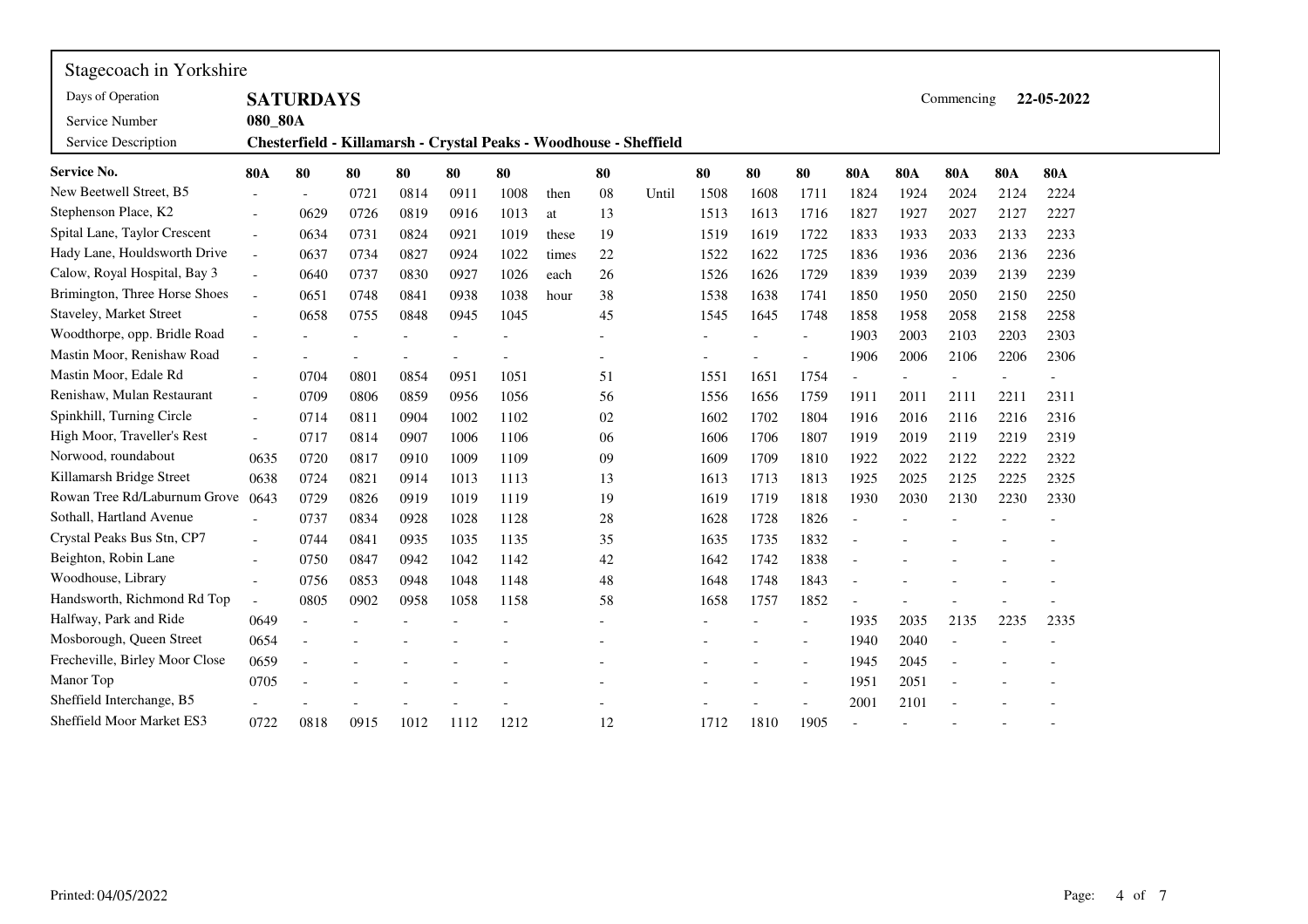| Stagecoach in Yorkshire             |                          |                  |      |      |      |       |        |                                                                   |      |      |      |      |                          |            |            |            |
|-------------------------------------|--------------------------|------------------|------|------|------|-------|--------|-------------------------------------------------------------------|------|------|------|------|--------------------------|------------|------------|------------|
| Days of Operation                   |                          | <b>SATURDAYS</b> |      |      |      |       |        |                                                                   |      |      |      |      |                          |            | Commencing | 22-05-2022 |
| Service Number                      | 080_80A                  |                  |      |      |      |       |        |                                                                   |      |      |      |      |                          |            |            |            |
| Service Description                 |                          |                  |      |      |      |       |        | Chesterfield - Killamarsh - Crystal Peaks - Woodhouse - Sheffield |      |      |      |      |                          |            |            |            |
| <b>Service No.</b>                  | 80                       | 80               | 80   | 80   | 80   |       | 80     |                                                                   | 80   | 80   | 80   | 80   | 80                       | <b>80A</b> | <b>80A</b> | <b>80A</b> |
| <b>Sheffield Moor Market ES3</b>    |                          | 0727             | 0823 | 0920 | 1018 | then  | 18     | Until                                                             | 1518 | 1618 | 1718 | 1815 | 1910                     |            |            |            |
| Sheffield Interchange, B5           |                          |                  |      |      |      | at    | $\sim$ |                                                                   |      |      |      |      |                          | 1940       | 2040       | 2140       |
| Manor Top                           |                          |                  |      |      |      | these | Ĭ.     |                                                                   |      |      |      |      |                          | 1950       | 2050       | 2150       |
| Frecheville, Birley Hotel           |                          |                  |      |      |      | times | Ĭ.     |                                                                   |      |      |      |      |                          | 1955       | 2055       | 2155       |
| Mosborough, Station Road            |                          |                  |      |      |      | each  |        |                                                                   |      |      |      |      |                          | 2001       | 2101       | 2201       |
| Halfway, Park and Ride              |                          |                  |      |      |      | hour  |        |                                                                   |      |      |      |      |                          | 2004       | 2104       | 2204       |
| Handsworth, Richmond Rd Top         |                          | 0739             | 0835 | 0932 | 1031 |       | 31     |                                                                   | 1531 | 1631 | 1731 | 1827 | 1922                     |            |            |            |
| Woodhouse, Cross Street             | $\sim$                   | 0747             | 0843 | 0940 | 1040 |       | 40     |                                                                   | 1540 | 1640 | 1740 | 1836 | 1931                     |            |            |            |
| Beighton, Queens Rd/Robin Ln        | $\overline{a}$           | 0753             | 0849 | 0946 | 1046 |       | 46     |                                                                   | 1546 | 1646 | 1746 | 1842 | 1937                     |            |            |            |
| Crystal Peaks Bus Stn, CP2          |                          | 0759             | 0855 | 0953 | 1053 |       | 53     |                                                                   | 1553 | 1653 | 1753 | 1849 | 1943                     |            |            |            |
| Sothall, Hartland Avenue            |                          | 0804             | 0900 | 0959 | 1059 |       | 59     |                                                                   | 1559 | 1659 | 1758 | 1854 | 1948                     |            |            |            |
| Rowan Tree Rd/Laburnum Grove 0714   |                          | 0812             | 0908 | 1007 | 1107 |       | 07     |                                                                   | 1607 | 1707 | 1805 | 1901 | 1955                     | 2009       | 2109       | 2209       |
| Killamarsh Bridge Street            |                          |                  |      |      |      |       |        |                                                                   |      |      |      |      | 2000                     |            |            |            |
| Killamarsh Sheff Road, Meadow G0720 |                          | 0818             | 0914 | 1014 | 1114 |       | 14     |                                                                   | 1614 | 1714 | 1811 | 1907 | $\overline{\phantom{a}}$ | 2015       | 2115       | 2215       |
| Norwood, roundabout                 | 0723                     | 0821             | 0917 | 1017 | 1117 |       | 17     |                                                                   | 1617 | 1717 | 1814 | 1910 | $\overline{\phantom{a}}$ | 2018       | 2118       | 2218       |
| High Moor, Traveller's Rest         | 0726                     | 0824             | 0920 | 1020 | 1120 |       | 20     |                                                                   | 1620 | 1720 | 1817 | 1913 | $\blacksquare$           | 2021       | 2121       | 2221       |
| Spinkhill, Turning Circle           | 0729                     | 0827             | 0924 | 1024 | 1124 |       | 24     |                                                                   | 1624 | 1724 | 1820 | 1916 | $\overline{\phantom{a}}$ | 2024       | 2124       | 2224       |
| Renishaw, Mulan Restaurant          | 0732                     | 0830             | 0928 | 1028 | 1128 |       | $28\,$ |                                                                   | 1628 | 1728 | 1823 | 1919 | $\overline{a}$           | 2027       | 2127       | 2227       |
| Mastin Moor, Edale Rd               | 0737                     | 0835             | 0934 | 1034 | 1134 |       | 34     |                                                                   | 1634 | 1734 | 1828 | 1924 | $\overline{\phantom{a}}$ |            |            |            |
| Mastin Moor, Renishaw Road          | $\overline{\phantom{a}}$ |                  |      |      |      |       |        |                                                                   |      |      |      |      |                          | 2031       | 2131       | 2231       |
| Woodthorpe, adj. Bridle Road        |                          |                  |      |      |      |       |        |                                                                   |      |      |      |      | $\overline{\phantom{0}}$ | 2035       | 2135       | 2235       |
| Staveley, Market Street stop 3      | 0744                     | 0843             | 0943 | 1043 | 1143 |       | 43     |                                                                   | 1643 | 1742 | 1836 | 1932 | $\overline{a}$           | 2042       | 2142       | 2242       |
| Brimington, Hall Road               | 0752                     | 0851             | 0951 | 1051 | 1151 |       | 51     |                                                                   | 1651 | 1750 | 1844 | 1940 | $\overline{\phantom{a}}$ | 2050       | 2150       | 2250       |
| Calow, Royal Hospital, Bay 2        | 0804                     | 0903             | 1003 | 1103 | 1203 |       | 03     |                                                                   | 1703 | 1802 | 1856 | 1952 | $\overline{\phantom{a}}$ | 2102       | 2202       | 2302       |
| Hady Lane, Houldsworth Drive        | 0807                     | 0906             | 1006 | 1106 | 1206 |       | 06     |                                                                   | 1706 | 1805 | 1859 | 1955 | $\overline{\phantom{a}}$ | 2105       | 2205       | 2305       |
| Spital Lane, Taylor Crescent        | 0810                     | 0909             | 1009 | 1109 | 1209 |       | 09     |                                                                   | 1709 | 1808 | 1902 | 1958 |                          | 2108       | 2208       | 2308       |
| New Beetwell Street, B5             | 0816                     | 0916             | 1016 | 1116 | 1216 |       | 16     |                                                                   | 1716 | 1814 | 1908 | 2004 | $\overline{a}$           | 2114       | 2214       | 2314       |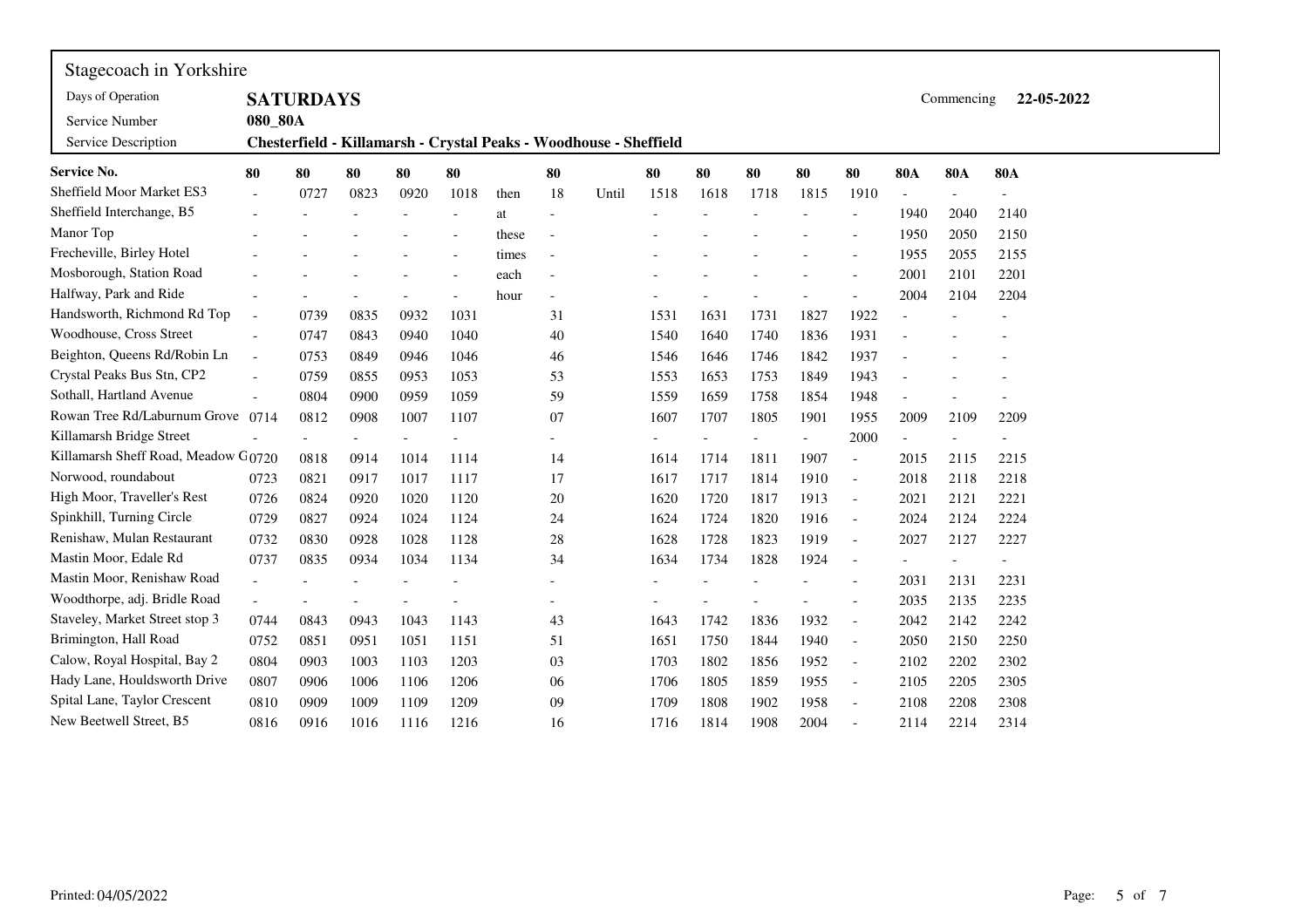| Stagecoach in Yorkshire        |                          |                |       |                          |                                                                   |                          |                          |                          |       |                   |       |                          |  |            |            |  |
|--------------------------------|--------------------------|----------------|-------|--------------------------|-------------------------------------------------------------------|--------------------------|--------------------------|--------------------------|-------|-------------------|-------|--------------------------|--|------------|------------|--|
| Days of Operation              |                          | <b>SUNDAYS</b> |       |                          |                                                                   |                          |                          |                          |       |                   |       |                          |  | Commencing | 22-05-2022 |  |
| Service Number                 | 080_80A                  |                |       |                          |                                                                   |                          |                          |                          |       |                   |       |                          |  |            |            |  |
| Service Description            |                          |                |       |                          | Chesterfield - Killamarsh - Crystal Peaks - Woodhouse - Sheffield |                          |                          |                          |       |                   |       |                          |  |            |            |  |
| <b>Service No.</b>             | <b>80A</b>               | <b>80A</b>     |       | <b>80A</b>               |                                                                   | <b>80A</b>               | <b>80A</b>               | 80                       |       | 80                |       | 80                       |  |            |            |  |
| New Beetwell Street, B5        | $\blacksquare$           | 0924           | then  | 24                       | Until                                                             | 1724                     | 1824                     | 1924                     | then  | 24                | Until | 2224                     |  |            |            |  |
| Stephenson Place, K2           | $\overline{\phantom{a}}$ | 0927           | at    | 27                       |                                                                   | 1727                     | 1827                     | 1927                     | at    | 27                |       | 2227                     |  |            |            |  |
| Spital Lane, Taylor Crescent   | $\overline{a}$           | 0933           | these | 33                       |                                                                   | 1733                     | 1833                     | 1933                     | these | 33                |       | 2233                     |  |            |            |  |
| Hady Lane, Houldsworth Drive   | $-$                      | 0936           | times | 36                       |                                                                   | 1736                     | 1836                     | 1936                     | times | 36                |       | 2236                     |  |            |            |  |
| Calow, Royal Hospital, Bay 3   | $\overline{\phantom{a}}$ | 0939           | each  | 39                       |                                                                   | 1739                     | 1839                     | 1939                     | each  | 39                |       | 2239                     |  |            |            |  |
| Brimington, Hall Road          | $\blacksquare$           | $\overline{a}$ | hour  | $\overline{\phantom{a}}$ |                                                                   | $\overline{\phantom{a}}$ |                          | 1949                     | hour  | 49                |       | 2249                     |  |            |            |  |
| Brimington, Three Horse Shoes  | $\overline{\phantom{a}}$ | 0950           |       | 50                       |                                                                   | 1750                     | 1850                     |                          |       | $\qquad \qquad -$ |       |                          |  |            |            |  |
| Staveley, Market Street        | $\blacksquare$           | 0958           |       | 58                       |                                                                   | 1758                     | 1858                     | $\overline{\phantom{a}}$ |       |                   |       |                          |  |            |            |  |
| Woodthorpe, opp. Bridle Road   | $\overline{\phantom{a}}$ | 1003           |       | 03                       |                                                                   | 1803                     | 1903                     | $\overline{\phantom{a}}$ |       | $\qquad \qquad -$ |       |                          |  |            |            |  |
| Mastin Moor, Renishaw Road     | $\overline{\phantom{a}}$ | 1006           |       | 06                       |                                                                   | 1806                     | 1906                     | $\overline{\phantom{a}}$ |       |                   |       |                          |  |            |            |  |
| Renishaw, Mulan Restaurant     |                          | 1011           |       | 11                       |                                                                   | 1811                     | 1911                     | $\overline{\phantom{a}}$ |       |                   |       |                          |  |            |            |  |
| Spinkhill, Turning Circle      | 0916                     | 1016           |       | 16                       |                                                                   | 1816                     | 1916                     | $\overline{\phantom{a}}$ |       |                   |       |                          |  |            |            |  |
| High Moor, Traveller's Rest    | 0919                     | 1019           |       | 19                       |                                                                   | 1819                     | 1919                     | $\overline{\phantom{a}}$ |       |                   |       |                          |  |            |            |  |
| Norwood, roundabout            | 0922                     | 1022           |       | 22                       |                                                                   | 1822                     | 1922                     | $\overline{\phantom{a}}$ |       |                   |       |                          |  |            |            |  |
| Killamarsh Bridge Street       | 0925                     | 1025           |       | 25                       |                                                                   | 1825                     | 1925                     |                          |       |                   |       |                          |  |            |            |  |
| Rowan Tree Rd/Laburnum Grove   | 0930                     | 1030           |       | 30                       |                                                                   | 1830                     | 1930                     | $\overline{\phantom{a}}$ |       |                   |       |                          |  |            |            |  |
| Halfway, Park and Ride         | 0935                     | 1035           |       | 35                       |                                                                   | 1835                     | 1935                     | $\overline{\phantom{a}}$ |       |                   |       |                          |  |            |            |  |
| Mosborough, Queen Street       | 0940                     | 1040           |       | 40                       |                                                                   | 1840                     |                          |                          |       |                   |       |                          |  |            |            |  |
| Frecheville, Birley Moor Close | 0945                     | 1045           |       | 45                       |                                                                   | 1845                     | $\overline{\phantom{a}}$ |                          |       |                   |       |                          |  |            |            |  |
| Manor Top                      | 0951                     | 1051           |       | 51                       |                                                                   | 1851                     |                          |                          |       |                   |       |                          |  |            |            |  |
| Sheffield Interchange, B5      | 1001                     | 1101           |       | 01                       |                                                                   | 1901                     |                          |                          |       |                   |       | $\overline{\phantom{a}}$ |  |            |            |  |